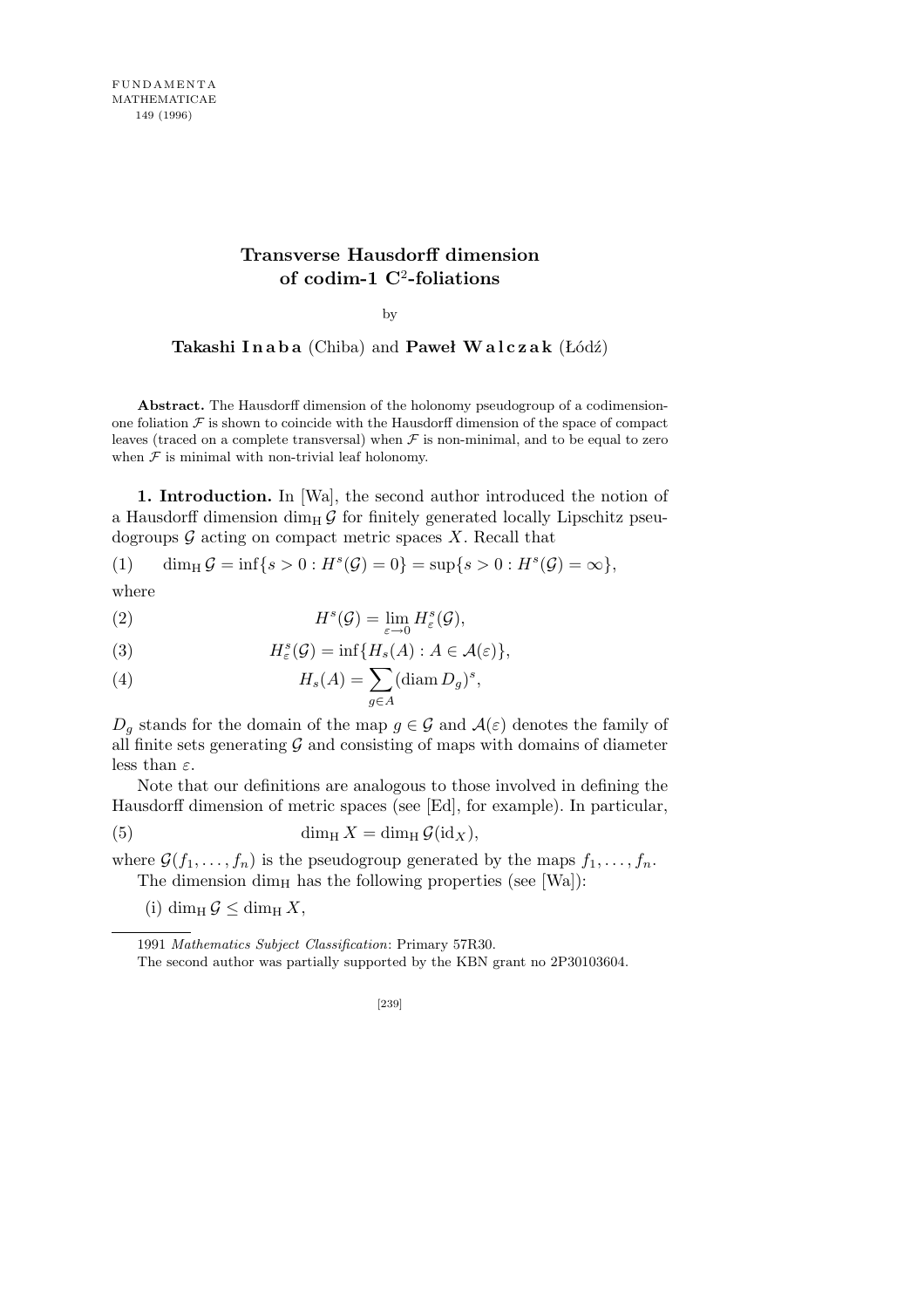(ii) dim<sub>H</sub>  $\mathcal{G}_1 = \dim_H \mathcal{G}_2$  when the pseudogroups  $\mathcal{G}_1$  and  $\mathcal{G}_2$  are Lipschitz equivalent,

(iii) dim<sub>H</sub>  $\mathcal{G}' \ge \dim_{\mathrm{H}} \mathcal{G}$  when  $\mathcal{G}'$  is a subpseudogroup of  $\mathcal{G}$ ,

(iv) dim<sub>H</sub>( $\mathcal{G}|Y$ )  $\leq$  dim<sub>H</sub> $\mathcal{G}$  when *Y* is a closed  $\mathcal{G}$ -invariant subset of *X* and  $\mathcal{G}|Y$  denotes the pseudogroup generated by the maps  $g|Y, g \in \mathcal{G}$ ,

(v) dim<sub>H</sub>  $\mathcal{G} \geq s$  if  $\mathcal{G}$  preserves a Borel probability measure  $\mu$  on X which is *s*-continuous, i.e. satisfies the condition

(6) 
$$
\mu(Z) \leq c(\text{diam } Z)^s
$$

for all Borel subsets *Z* of *X* and a positive constant *c* independent of *Z*,

(vi) dim<sub>H</sub>  $\mathcal{G} = \dim_H X$  when X is a Riemannian manifold and  $\mathcal{G}$  a pseudogroup of local isometries of *X*.

Property (ii) implies that the Hausdorff dimension of the holonomy pseudogroup  $\mathcal{H}_T$  of a C<sup>1</sup>-foliation  $\mathcal F$  of a compact manifold  $M$  is independent of the choice of a compact complete transversal *T*. Therefore, the *transverse* Hausdorff dimension  $\dim_H^{\mathsf{fh}} \mathcal{F}$  of  $\mathcal{F}$  can be defined by

(7) 
$$
\dim_{\mathrm{H}}^{\pitchfork} \mathcal{F} = \dim_{\mathrm{H}} \mathcal{H}_T,
$$

*T* being any transversal as above.

In this article, we compute the transverse Hausdorff dimension for codimension-one  $C^2$ -foliations of compact manifolds (Section 2) and collect some examples which show that the assumptions of our Theorem are essential (Section 3).

**2. Main results.** Let  $\mathcal F$  be a transversely oriented codimension-1  $C^2$ foliation of a compact manifold *M*.

THEOREM. (i) If  $\mathcal{F}$  *is not minimal*, *then* dim<sub>H</sub><sup> $\uparrow$ </sup>  $\mathcal{F}$  = dim<sub>H</sub>(T  $\cap$   $C(\mathcal{F})$ ), *where*  $T$  *is a compact complete transversal and*  $C(F)$  *is the union of all the compact leaves.*

(ii) If  $\mathcal{F}$  *is minimal and has non-trivial holonomy, then*  $\dim_H^{\hat{\mathbb{m}}} \mathcal{F} = 0$ .

Let us explain that  $\mathcal F$  is minimal if its leaves are dense in  $M$ ; its holonomy is non-trivial when the germ holonomy group of some leaf *L* is non-trivial.

P r o o f. (i) The inequality

$$
\dim_{\mathrm{H}}^{\pitchfork} \mathcal{F} \geq \dim_{\mathrm{H}} (T \cap C(\mathcal{F}))
$$

follows directly from Property (iv) (Section 1) and the fact that the holonomy of  $\mathcal{F}|C(\mathcal{F})$  is trivial.

To prove the converse, fix  $s > \dim_{\mathbb{H}}(T \cap C(\mathcal{F}))$ ,  $\eta > 0$  and  $\varepsilon > 0$ . Observe that the center  $Z(\mathcal{F}) = C(\mathcal{F}) \cup E_1 \cup \ldots \cup E_m$  is compact and contains finitely many exceptional minimal sets  $E_i$  ([La], [HH], etc.). Moreover, every leaf  $L$ of *F* satisfies  $\overline{L} \cap Z(\mathcal{F}) \neq \emptyset$ .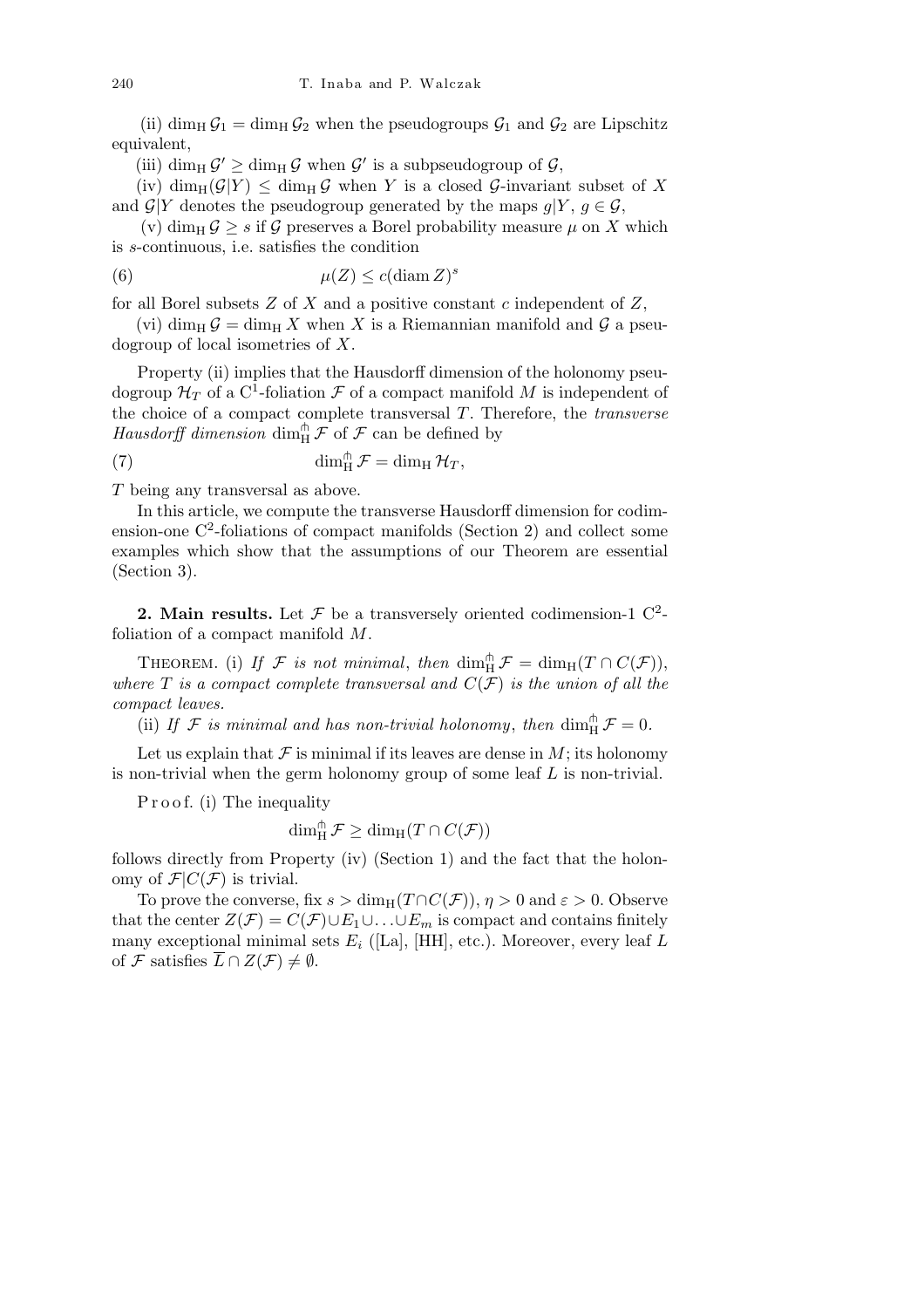First, the Sacksteder Theorem [Sa] allows us to choose points  $x_i \in T \cap E_i$  $(i = 1, \ldots, m)$  and holonomy maps  $h_i$  contracting some neighbourhoods  $J_i \subset T$  of  $x_i$ .

Next, since  $C(\mathcal{F})$  is compact, we can cover it by a finite number of mutually disjoint foliated *I*-bundles (possibly reducing to single isolated leaves)  $C_1, \ldots, C_n$  bounded by closed semi-isolated leaves  $L_i^+$  and  $L_i^-$ . Let  $I_j = [x_j, y_j] \subset T, j = 1, \ldots, n$ , be the fibres of  $C_j$ . Extend each of the intervals  $I_j$  slightly to get larger intervals  $I'_j = [x'_j, y'_j]$  such that the segments  $[x'_j, x_j]$  and  $[y_j, y'_j]$  are attracted to  $x_j$  and  $y_j$  by the global holonomy groups *Γ*<sup>*j*</sup> of the foliated bundles  $\mathcal{F}|C_j$ . More precisely, for any  $j = 1, \ldots, n$  and  $\delta > 0$  there should exist  $h, h' \in \Gamma_j$  which extend to holonomy maps (denoted by *h* and *h*<sup>*'*</sup> again) defined on  $I'_j$  and bringing  $x'_j$  (resp.,  $y'_j$ ) to within distance *δ* of  $x_j$  (resp.,  $y_j$ ).

Set

$$
T' = \bigcup_{i=1}^m J_i \cup \bigcup_{j=1}^n I''_j,
$$

where  $I''_j = [x''_j, y''_j]$  for some  $x''_j \in (x'_j, x_j)$  and  $y''_j \in (y_j, y'_j)$  such that the intervals  $J_i$  and  $I''_j$  remain mutually disjoint. Obviously,  $T'$  is a complete transversal for *F*.

For any *j*, fix a finite symmetric set  $\Gamma_j^0$  generating  $\Gamma_j$ . Shrinking the intervals  $I'_j$  if necessary we may assume that all the maps of  $\Gamma_j^0$  extend to holonomy maps defined on  $I'_j$ . Let  $\mathcal{H}'$  be the subpseudogroup of  $\mathcal{H}_{T'}$ generated by the contractions  $h_i$ ,  $i = 1, \ldots, m$ , and the (extended to  $I_j''$ ) holonomy maps of  $\Gamma_j^0$ ,  $j = 1, \ldots, n$ .

Now, cover  $T' \cap C(\mathcal{F})$  by intervals  $K_1, \ldots, K_N$  with endpoints in  $C(\mathcal{F})$ and lengths  $l(K_i) < \varepsilon$ , and such that

$$
\sum_{i} l(K_{i})^{s} < \eta.
$$

(This is possible since  $s > \dim_{\mathrm{H}}(T' \cap C(\mathcal{F}))$ .)

Put  $\delta = \frac{1}{2}$  $\frac{1}{2}\varepsilon \min\{1, l(K_1), \ldots, l(K_N)\}\.$  For any *j* choose holonomy maps  $f_j, f'_j \in \Gamma_j$  which extend to  $I'_j$  and bring  $x'_j$  (resp.,  $y'_j$ ) to within distance  $\delta$ of  $x_j$  (resp.,  $y_j$ ). Also, for any gap (i.e., a connected component)  $U = (a, b)$ of  $I_j \setminus \bigcup_i K_i$  choose points  $c, d \in U, c < d$ , and holonomy maps  $f_U, f'_U \in \Gamma_j$ which bring  $c$  (resp.,  $d$ ) to within distance  $\delta$  of  $b$  (resp.,  $a$ ).

Now, if  $K_i = [\alpha, \beta] \subset (x_j, y_j)$ , take the gaps *U* and *U'* for which  $\alpha \in \overline{U}$ and  $\beta \in \overline{U}'$  and let

$$
A_i = \{ g | K2_i, g \circ f_U^{-1} | V, g \circ (f'_{U'})^{-1} | V' : g \in \Gamma_j^0 \},
$$

where *V* and *V'* are the *δ*-neighbourhoods of  $\alpha$  and  $\beta$ , respectively. If  $K_i =$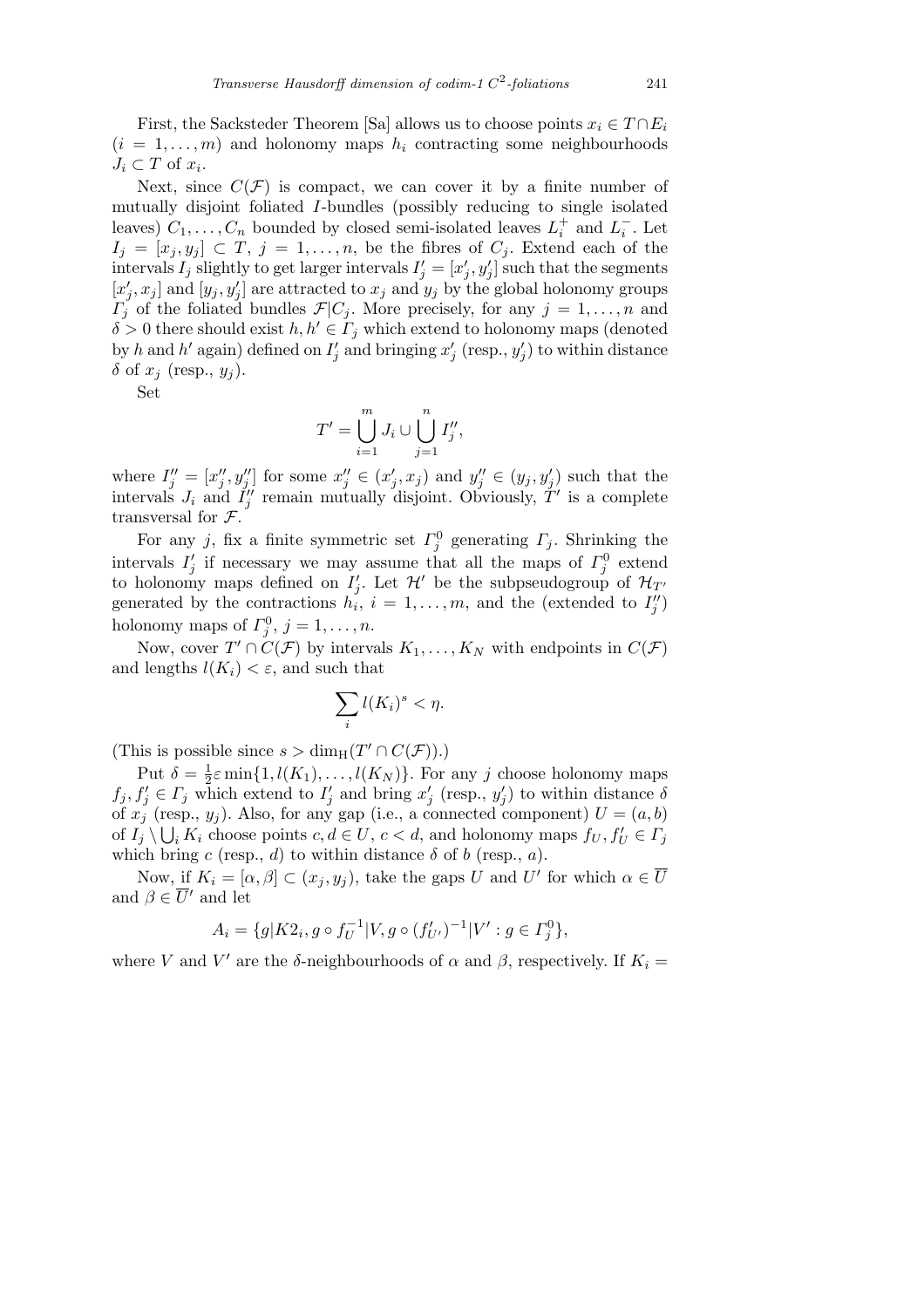$[x_j, \beta] \subset I_j$ , choose  $U'$ ,  $f'_{U'}$  and  $V'$  as before, and let

$$
A_i = \{ g | K2_i, g \circ (f'_{U'})^{-1} | V', g \circ f_j^{-1} | W_j : g \in \Gamma_j^0 \},
$$

where  $W_j$  is the  $\delta$ -neighbourhood of  $x_j$ . Define  $A_i$  similarly in the case when  $K_i = [\alpha, y_i].$ 

Finally, for any  $i = 1, \ldots, m$  choose an exponent  $n_i \in \mathbb{N}$  such that the image of  $J_i$  under  $h_i^{n_i}$  has diameter less than  $\varepsilon$  and let

$$
A = \{h_1^{-n_1}, h_1^{-(n_1+1)}, \dots, h_m^{-n_m}, h_m^{-(n_m+1)}\} \cup A_1 \cup \dots \cup A_N.
$$

The set  $A$  generates  $\mathcal{H}'$ , the diameters of the domains of maps in  $A$  are bounded by *ε* and

$$
H_{\varepsilon}^{s}(\mathcal{H}') \leq H_{s}(A) \leq 2m\varepsilon^{s} + \max_{j} \# \Gamma_{j}^{0} \cdot (1 + 2\varepsilon^{s})\eta.
$$

Consequently,  $H^s(\mathcal{H}') < \infty$ ,  $s \geq \dim_H \mathcal{H}'$  and  $\dim_H \mathcal{H}' \leq \dim_H (T \cap$  $C(\mathcal{F})$ ). Moreover, by Property (iii),  $\dim_{\mathrm{H}}^{\pitchfork} \mathcal{F} = \dim_{\mathrm{H}} \mathcal{H}_{T'} \leq \dim_{\mathrm{H}} \mathcal{H}'$ .

(ii) The proof is essentially the same. One has to take as  $T'$  any segment transverse to  $\mathcal F$  and short enough to be attracted to a point  $x_0$  by the holonomy of the leaf  $L_{x_0}$ . For any symmetric set  $A_0$  generating  $\mathcal{H}_{T'}$  and two holonomy maps  $h_1$  and  $h_2$  attracting the endpoints of  $T'$  to within distance  $\varepsilon$  of  $x_0$  and satisfying the condition diam  $R_{h_i} < 2\varepsilon$ , the set

$$
\{g\circ h_1^{-1},g\circ h_2^{-1}:g\in A_0\}
$$

generates  $\mathcal{H}_{T}$  and satisfies the inequality

$$
H_s(A) \leq \#A_0 \cdot (2\varepsilon)^s
$$

for any *s* and  $\varepsilon > 0$ .

**3. Examples.** First, we will discuss the case of minimal foliations without holonomy.

EXAMPLE 1. If  $\mathcal F$  is the suspension of an irrational rotation of  $S^1$ , then  $\mathcal F$  is a Riemannian foliation of the 2-dimensional torus  $T^2$  and therefore (Property (vi) of Section 1)  $\dim_H^{\mathcal{m}} \mathcal{F} = 1$ . Obviously,  $\mathcal{F}$  is minimal and has no holonomy.

EXAMPLE 2. In  $[Ar]$ , one can find a construction of a sequence  $(f_k)$  of analytic diffeomorphisms of  $S<sup>1</sup>$  with the following properties:

 $(1)$   $|f_k(z) - f_{k+1}(z)| < \delta_k$ ,

(2) the rotation numbers  $\varrho(f_k)$  are rational,  $\varrho(f_k) = p_k/q_k$ , and satisfy the inequalities l, l,

$$
\left|\frac{p_k}{q_k}-\frac{p_{k+1}}{q_{k+1}}\right| < \frac{1}{(k-1)^2(\max_{l\le k} q_l)^2},
$$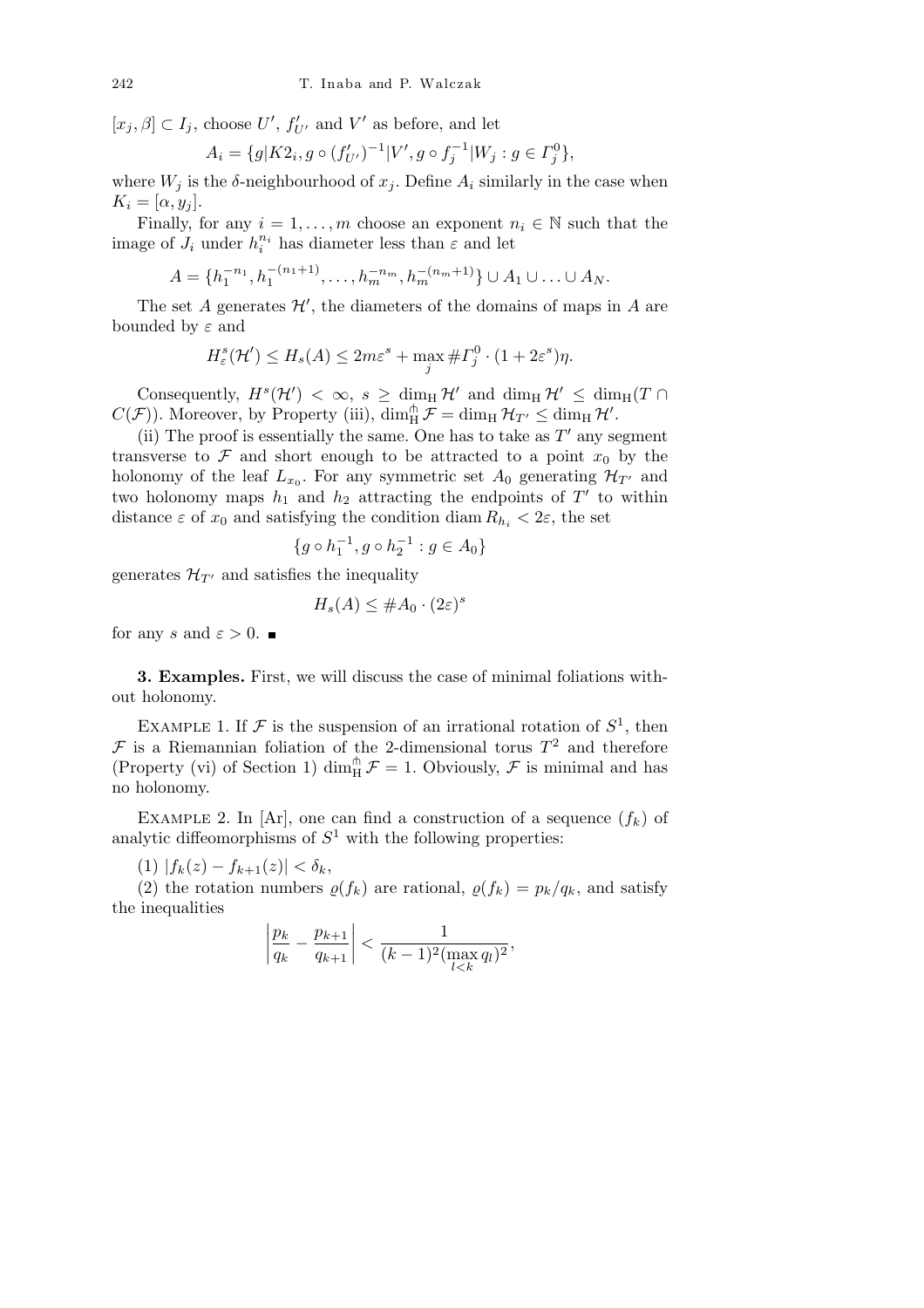(3) any map  $f_k$  is forward semi-stable and has a unique cycle  $z_{k,1}, \ldots$  $\ldots$ ,  $z_{k,q_k}$  (of length  $q_k$ ),

(4) there exist exponents  $N(k) \in \mathbb{N}$  such that

$$
f_k^{N(k)}(S^1 \setminus U_k) \subset U_k,
$$

where  $U_k = U_k^1 \cup \ldots \cup U_k^{q_k}$  and  $U_k^j$  $\hat{\mathbf{z}}_k^j$  is the  $\varepsilon_k$ -neighbourhood of  $z_{k,j}$ .

In the above,  $(\delta_k)$  and  $(\varepsilon_k)$  are sequences of positive numbers converging to 0 sufficiently fast as  $k \to \infty$ , so we may assume that

$$
(8) \t\t \varepsilon_k \le q_k^{-1/s_k},
$$

where  $s_k$  is an *a priori* given sequence of positive reals converging to 0.

From properties (1)–(4) above it follows that the limit  $f = \lim_{k \to \infty} f_k$ exists, is analytic and has an irrational rotation number  $\rho(f)$ . Therefore, the suspension  $\mathcal F$  of  $f$  provides us with an analytic minimal foliation without holonomy. Its holonomy pseudogroup is isomorphic to  $\mathcal{G} = \mathcal{G}(f)$ , the pseudogroup of local diffeomorphisms of  $S^1$  generated by *f*. Lemma  $\gamma$  of [Ar] shows that if  $\delta_k$ 's are small enough, then

(9) 
$$
f^{N(k)}(S^1 \setminus \widetilde{U}_k) \subset \widetilde{U}_k, \quad k = 1, 2, \ldots,
$$

where  $\widetilde{U}_k = \bigcup_j \widetilde{U}_k^j$  and  $\widetilde{U}_k^j$  is the  $\varepsilon_k$ -neighbourhood of  $U_k^j$  $j_{k}^{j}, j = 1, \ldots, q_{k}.$ From (9) it follows that each of the sets

$$
A_k = \{ f^{-N(k)} | \widetilde{U}_k^j, f^{-(N(k)+1)} | \widetilde{U}_k^j, f | \widetilde{U}_k^j : j = 1, \dots, q_k \}, \quad k = 1, 2, \dots,
$$

generates *G*. Obviously,  $A_k \in \mathcal{A}(4\varepsilon_k)$  and  $H_{s_k}(A_k) = 3q_k(4\varepsilon_k)^{s_k}$ . From (8) it follows that for any  $k > k_0$  ( $k_0 \in \mathbb{N}$ ) we have

$$
H_{4\varepsilon_k}^{s_{k_0}} \leq 3q_k (4\varepsilon_k)^{s_{k_0}} \leq 3 \cdot 4^{s_{k_0}}.
$$

Consequently,  $H^{s_{k_0}}(\mathcal{G}) < \infty$  and  $\dim_\text{H} \mathcal{G} \leq s_{k_0}$  for any  $k_0$ . Finally,

$$
\dim_H^{\pitchfork} \mathcal{F} = \dim_H \mathcal{G} = 0.
$$

Examples 1 and 2 provide minimal foliations without holonomy with transverse Hausdorff dimension equal to, respectively, 0 and 1. It seems to us that Arnold's construction cannot be modified to get a similar foliation with  $\dim_H^{\mathcal{m}} \in (0,1)$ . So, one could search either for other examples of this sort or for the proof of the following: If  $\mathcal F$  is minimal,  $C^2$ -differentiable and has no holonomy, then either  $\dim_H^{\mathbb{A}} \mathcal{F} = 0$  or  $\dim_H^{\mathbb{A}} \mathcal{F} = 1$ .

The following example shows that the assumption of  $C<sup>2</sup>$ -differentiability in our Theorem is essential.

EXAMPLE 3. Let  $f: S^1 \to S^1$  be the classical Denjoy C<sup>1</sup>-diffeomorphism constructed as in, for instance,  $[T_a]$ . Then  $S^1$  contains a minimal closed invariant set  $X$  such that  $f|X$  preserves the 1-dimensional Lebesgue measure